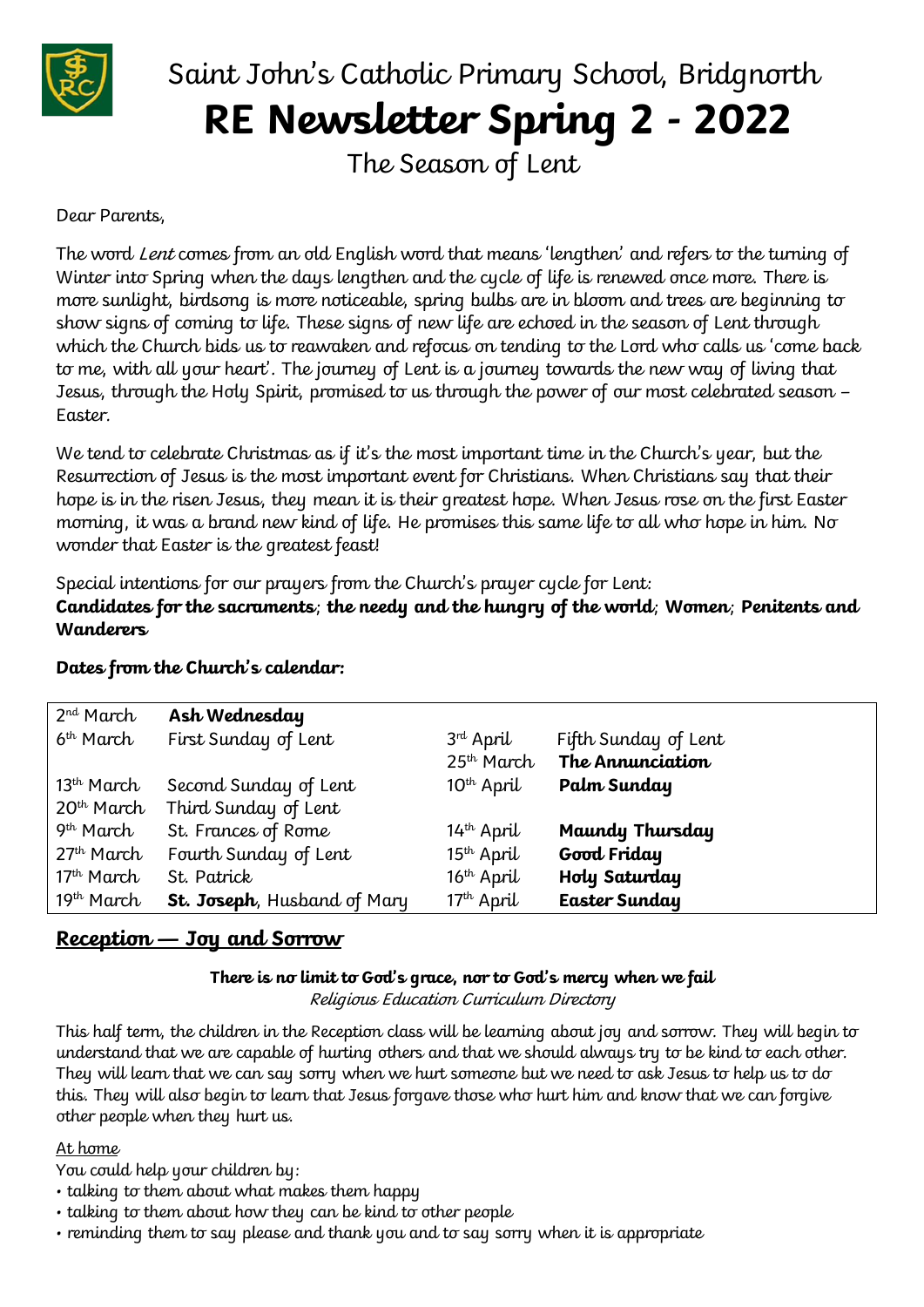# **Year 1—Following Jesus**

## **"From the beginning, Jesus associated his disciples with his own life, revealed the mystery of the Kingdom to them and gave them a share in his mission, joy and sufferings."**

Catechism of the Catholic Church

Year 1 will hear how Jesus chose some of the first disciples (Luke 3. 5: 1- 11) and reflect on how we choose our friends. They will hear how Martha and Mary were friends of Jesus and think about how we can be his friends. They will listen to the story of Jesus and his followers going into Jerusalem and think of how we can praise Jesus. They will learn that Jesus died on Good Friday and know that God raised Jesus

At Home

You could help your children by: •Encouraging them to invite a friend to play

# **Year 2—The Mass**

**"In the Eucharist we receive him as our life and food, a promise of the eternal banquet of heaven. At the heart of the Eucharistic celebration are the bread and wine that becomes in reality Christ's Body and Blood. Catholic faith adores this enduring presence of Christ not only within the celebration of the Mass but also outside it."**

## Religious Education Curriculum Directory

Year 2 will learn and reflect on the importance of the celebration of the Mass. They will learn about the readings at Mass and why we should listen to them, and learn that at the Offertory we offer gifts to God. They will also appreciate that at the Consecration the bread and wine are changed into Jesus' Body and Blood.

**\_\_\_\_\_\_\_\_\_\_\_\_\_\_\_\_\_\_\_\_\_\_\_\_\_\_\_\_\_\_\_\_\_\_\_\_\_\_\_\_\_\_\_\_\_\_\_\_\_\_**

At Home

- You could help your children by:
- reading some bible stories with them
- encouraging them to attend 'Children's liturgy' during Sunday Mass

# **Year 3 – Celebrating the Mass**

**"In the Eucharist we receive Christ as our life and food, a promise of the eternal banquet of heaven. At the heart of the Eucharistic celebration are the bread and wine that become in reality Christ's Body and Blood. Catholic faith adores this enduring presence of Christ not only within the celebration of the Mass but also outside it."** 



#### Religious Education Curriculum Directory

Year 3 will know why Sunday is special for Christians and will know that we come to Mass to hear the teaching of Jesus and pray to him. They will learn that in the Mass we offer thanks to God the Father for the gift of his Son and learn that during Mass the bread and wine become the body and blood of Jesus. They will learn that when we receive Holy Communion we receive Jesus and learn that Jesus is present in the Blessed Sacrament in the tabernacle. They will also learn some of the responses in the Mass and understand that Jesus died on the cross and rose from the dead.

## At Home

You could help your children by:

- talking to them about all the things we have to be thankful for
- talking to them about how Sunday is a special day for Christians